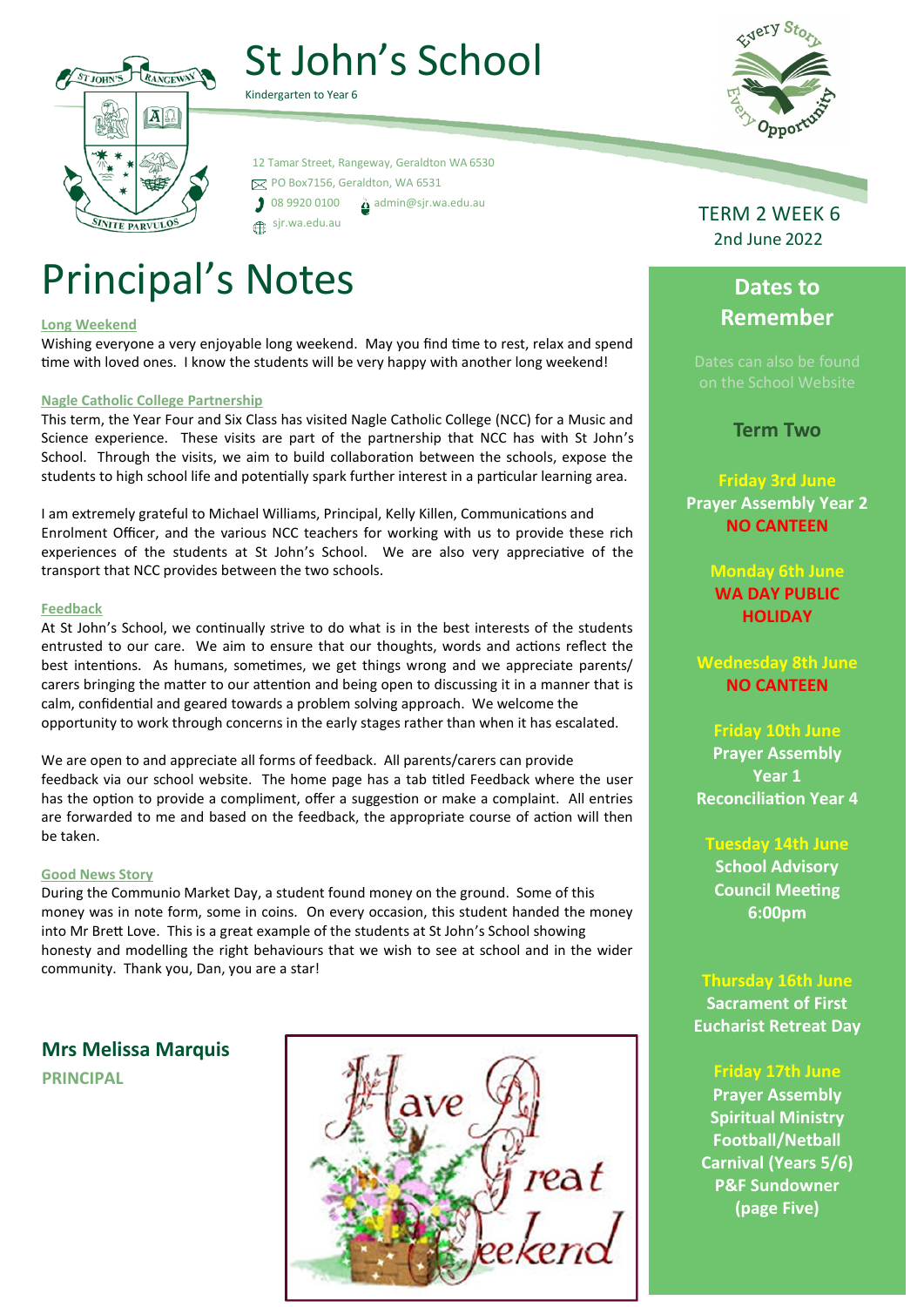# Religious Education

#### **Prayer Assembly**

Tomorrow, at 8.45am, in the Undercover Area, the Year Two Class will be leading the school community in a Prayer Assembly. Everyone is welcome to attend. Please ensure you maintain social distancing and sanitise hands upon entry.

#### **Sacrament of First Eucharist**

This term, students in Year Four, will be celebrating the Sacrament of First Eucharist. Please take note of the following dates:

- Sacrament of First Eucharist Retreat Day, **Thursday 16 June.**
- The Sacrament of First Eucharist for St John's School will be held on **Sunday 19 June** at the **St John's Church at 8.30am**. Further information regarding this special celebration will be sent out closer to the date.

#### **Prayer for children preparing to receive First Eucharist:**

*Lord Jesus Christ, bless the children coming forward to receive Holy Communion for the first time.*

*May this day be the step toward a life-long love of the Eucharist. Give them a hunger for this sacred food so that they turn to you for comfort, guidance, and wisdom as they grow into full discipleship. Thank you for their innocence and goodness.*

*May their hands, extended in anticipation of your body and blood,*

*inspire all of us to cherish this sacred Sacrament.*

*Amen.*

**Fruit of the Spirit – Patience** We again focus on the **Fruit of Patience** this week:

> *Have patience, God is not finished yet.*  (Philippians 1:6)



#### **Pentecost Sunday**

This coming Sunday, the Church will celebrate Pentecost Sunday. Pentecost is the day that the Church was born. After the ascension of Jesus into Heaven, his disciples were left feeling a little bewildered and lost. Meeting in a room, the Holy Spirit came upon them, and they were filled with the Gifts of the Spirit so that they could go out and share the love of Christ.



*On the day Pentecost was being fulfilled, all the disciples were gathered in one place. Suddenly they heard the sound of a violent blast of wind rushing into the house from out of the heavenly realm. The roar of the wind was so overpowering it was all anyone could bear!* 

*Then all at once a pillar of fire appeared before their eyes. It separated into tongues of fire that engulfed each one of them. They were all filled and equipped with the Holy Spirit and were inspired to speak in tongues—empowered by the Spirit to speak in languages they had never learned!* (Acts 2:1-4)

## **Library News**

*Library books are kept for one week and then returned to school. A Library Bag is required to borrow books.*

### **LIBRARY DAYS**

Wednesdays - PP, Year 4, Year 5 Thursdays - Year 1, Year 2, Year 3, Year 6

#### **The 2022 Randolph Stow Young Writers Award**

Information has been provided to the children in Years 3-6 about the creative writing competition. The competition is now open and will run until 4 July and is divided into two categories: poetry and prose. Children can enter both categories, but only one entry is permitted for each. Entry forms are available at the Library. Last year, our own Meg Noble, from Year 6, won the Upper Primary Poetry Category.

Please encourage your children to enter as we have some wonderfully creative writers at St John's School, and we would love to keep showing the Geraldton community what they can do.

#### **The Golden Pen Writing Award**

Information has been sent home with all students in Years 4 to 6 for those young writers keen to share their stories with the world and enter the Western Australian writing competition. Entries must be submitted by 17 July 2022. For more information: scribblersfestival.com.au/ golden-pen.

#### **Battle of the Return Books**

Each year group competes weekly to have the least number of overdue books and show the best care for the St John's Library, with the winning class displaying the St John's School library trophy for the week. Last week's winner was Year Six. Thank you, Year Six for working together to return your library books on time.

#### **School Book Returns**

Important points to remember: Return your library books on time, look after them and keep them in the best condition you can, don't forget to bring your library bag when coming to borrow books.

**The Library closed at Lunch on Wednesday and Thursday** 

## **Mr Brett Love ASSISTANT PRINCIPAL - RELIGIOUS EDUCATION**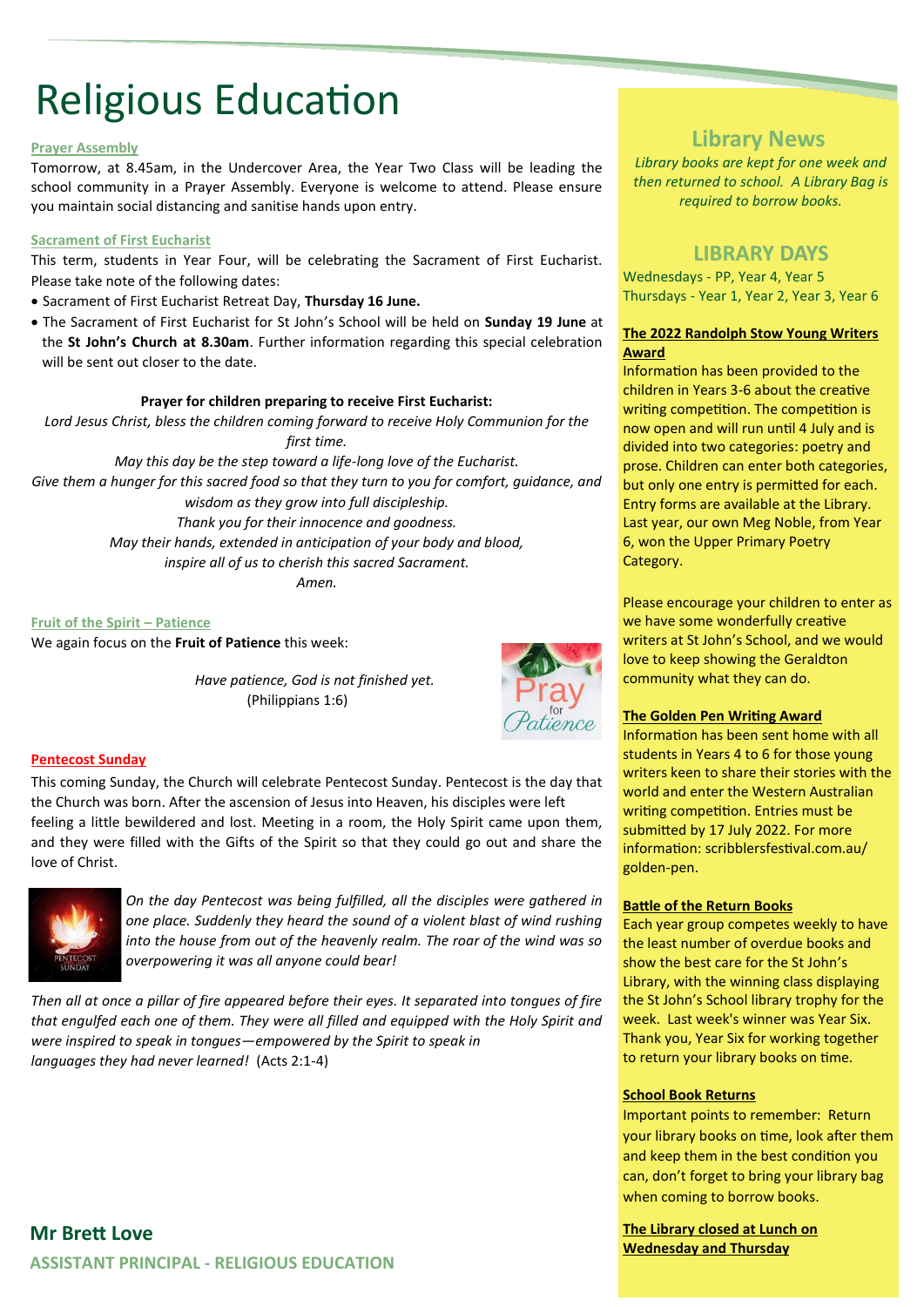# Administration News

#### **School Photographs – Specials**

Students who had speciality group photos taken on our School Photo Day last week have been sent home with a letter that outlines how these photos can be viewed and purchased. These photos included Head Boy and Head Girl, School Councillors, Faction Captains and Vice Captains, and the Year Five Class Representatives. If you did not receive a letter home for your child, please ask at the School Office.

#### **Assembly**

Well done to the Year Four Class for their fantastic performance at our School Assembly this afternoon. Our next School Assembly is scheduled for Thursday 23 June, where we look forward to our Year Three and Four Choir Members putting on a performance.

#### **Semester One Reports**

Teachers are currently very busy writing and editing reports that capture the learning journey your child has embarked on during Semester One. The purpose of these reports is to identify and communicate areas for celebration as well as areas for future development. Reports in Years 1-6 measure student progress using an A-E grading scale, with a C grade indicating that students have met the 'at target' point for their respective year level in each of the learning areas. To ensure that parents and carers are fully informed prior to these reports being sent home, teachers will be arranging meetings with parents and carers of students who have not reached this desired target in the English and Mathematics learning areas. Reports will be sent home on **Wednesday 29 June.** If you have any concerns or queries regarding your child's School Report, please arrange a mutually convenient time to meet with your child's classroom teacher.

#### **Public Holiday**

A reminder that **Monday 6 June is** a Public Holiday. I would like to wish all our families a safe and relaxing long weekend!

**Mrs Emma Pollard ASSISTANT PRINCIPAL - Administration**

# **P&F News**

**pandf@sjr.wa.edu.au** 

## **P&F Committee**

**Term Two Meeting Dates** Friday 24th June

1:45pm (at school)

## **Save the Date!**

The P&F is inviting all families to stay after school on Friday 17 June for a social gathering in the new playground. Please see page five for all the details.

### **Uniform Shop**

Please note the following changes to the opening times of the Uniform Shop for the following days:

Monday 6 June - **closed** as it is a Public Holiday

Tuesday 7 June - open 8:15am to 9:00am Library

Thank you to our Uniform Shop Co-ordinator, Anita Grima, for being flexible with her time.

Any parents/carers who are unable to attend during the above times, can email their orders for the faction shirts to Tracey, [admin@sjr.wa.edu.au,](mailto:admin@sjr.wa.edu.au) and we will process the order. Thank you.

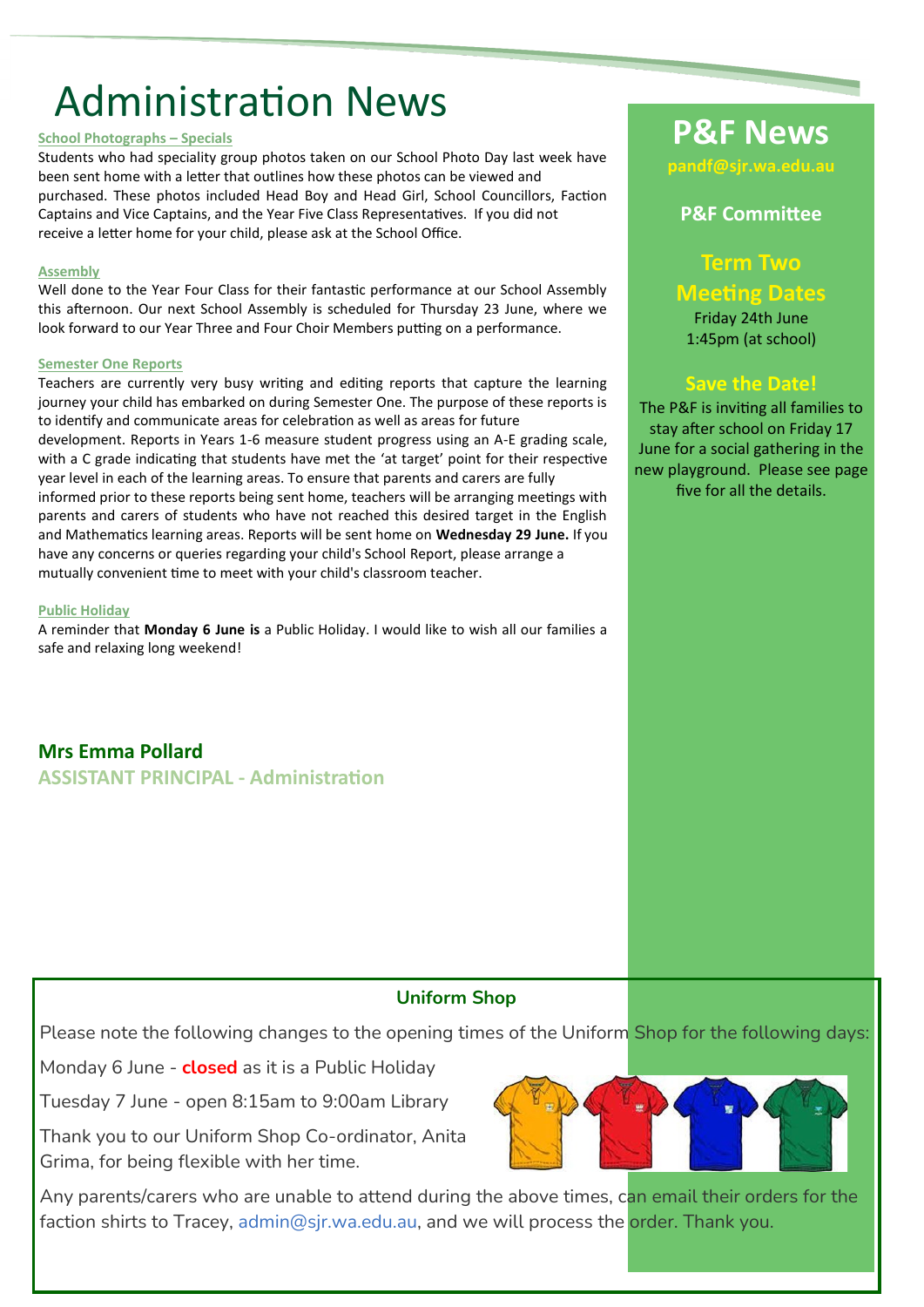## **Hockey Results**

 Division 1 drew with Geraldton Grammar 2 - 2 **Best Players:** Toby, Nate & Lilah

Division 2 played Waggrakine

 **Best Players:** Elizabeth for being a team player and opting to go goalie, Jack who scored his first goal for the season, Max for great teamwork and playing well in defence and attack.

Half Field played Geraldton Christian College

## **Hockey Fixtures Saturday 4th June**

 **Division 1** 

 **Division 2 Half Field** 

**NO GAMES WILL BE PLAYED DUE TO THE LONG WEEKEND**

### **All players must register at:**

[https://www.revolutionise.com.au/geraldtonhockey/registration/](https://aus01.safelinks.protection.outlook.com/?url=https%3A%2F%2Fwww.revolutionise.com.au%2Fgeraldtonhockey%2Fregistration%2F&data=02%7C01%7Cmw.hockey%40sportshouse.net.au%7C032fce418fff42449b0208d7bc19e10e%7Cc1ae0ae2d5044287b6f47eafd6648d22%7C0%7C1%7C637184)

Children who are 8 years or under will not need to pay when they register. Children who are 9 years or above will need to pay \$31.50 when they register.

Fees for Division 1 and Division 2 players are \$100. Fees for Half Field players are \$50.

Fees need to be paid at the St John's School Office.